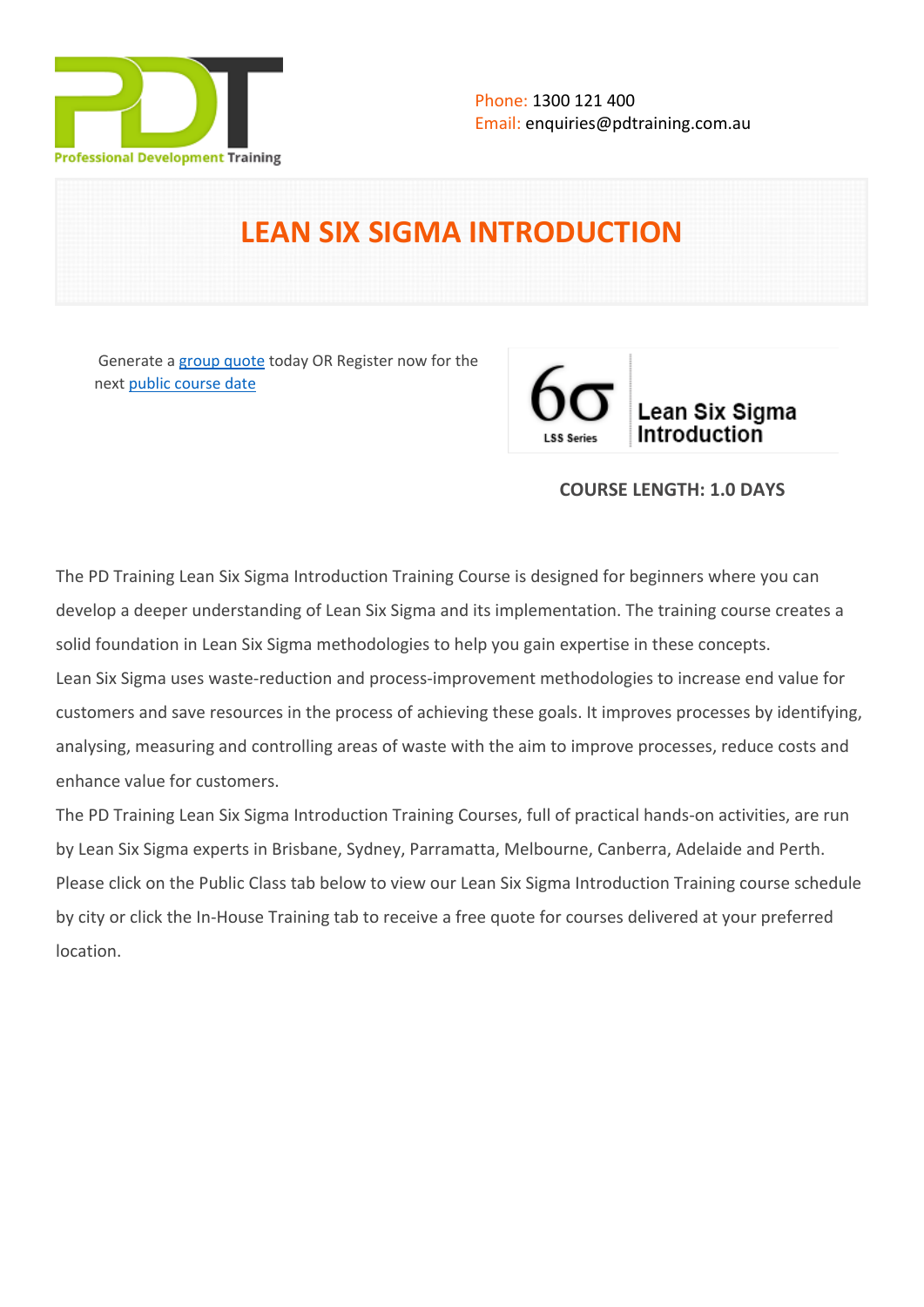## **LEAN SIX SIGMA INTRODUCTION COURSE OUTLINE**

## **FOREWORD**

This course has been developed to enhance the knowledge and capability of people involved in the daily operation of business processes.

*The goal of this training is to:*

- Increase your knowledge of Process Management, Six Sigma and Lean techniques as Business Process Improvement methodologies.
- Increase your skills at improving the ease and performance of the processes in which you work.
- To gain an understanding of your role as a process team member for the achievement of business success.
- To select and improve one of the process you either own or work in.

## **OUTCOMES**

*Obtain a working understanding of Process Management, Six Sigma and Lean*

- Know and apply the basic concepts
- Demonstrate use of the terminology

## *Comprehend Daily Work as a Process-Oriented Activity*

- Understand process inputs and outputs
- Understand process flow and know what determines value add vs. non-value add
- Understand how the processes you are a part of fit into the larger set of processes needed in delivering value to the customer

## *Perform Process Mapping and Characterisation*

- Create a detailed Process Map of a process you are personally involved in.
- Prioritise significant outputs from the process and quantify their level of performance to requirements.
- Identify inputs and their relationship to the significant outputs.

## *Perform Process Improvement Activities*

- Improve a process you are personally involved in using Process Management, Six Sigma methods and Lean Principles to improve its performance.
- Continue to improve other processes.

*Establish Control Mechanisms and Monitoring Processes to Sustain an Existing Process and/or any Improvements You Make.*